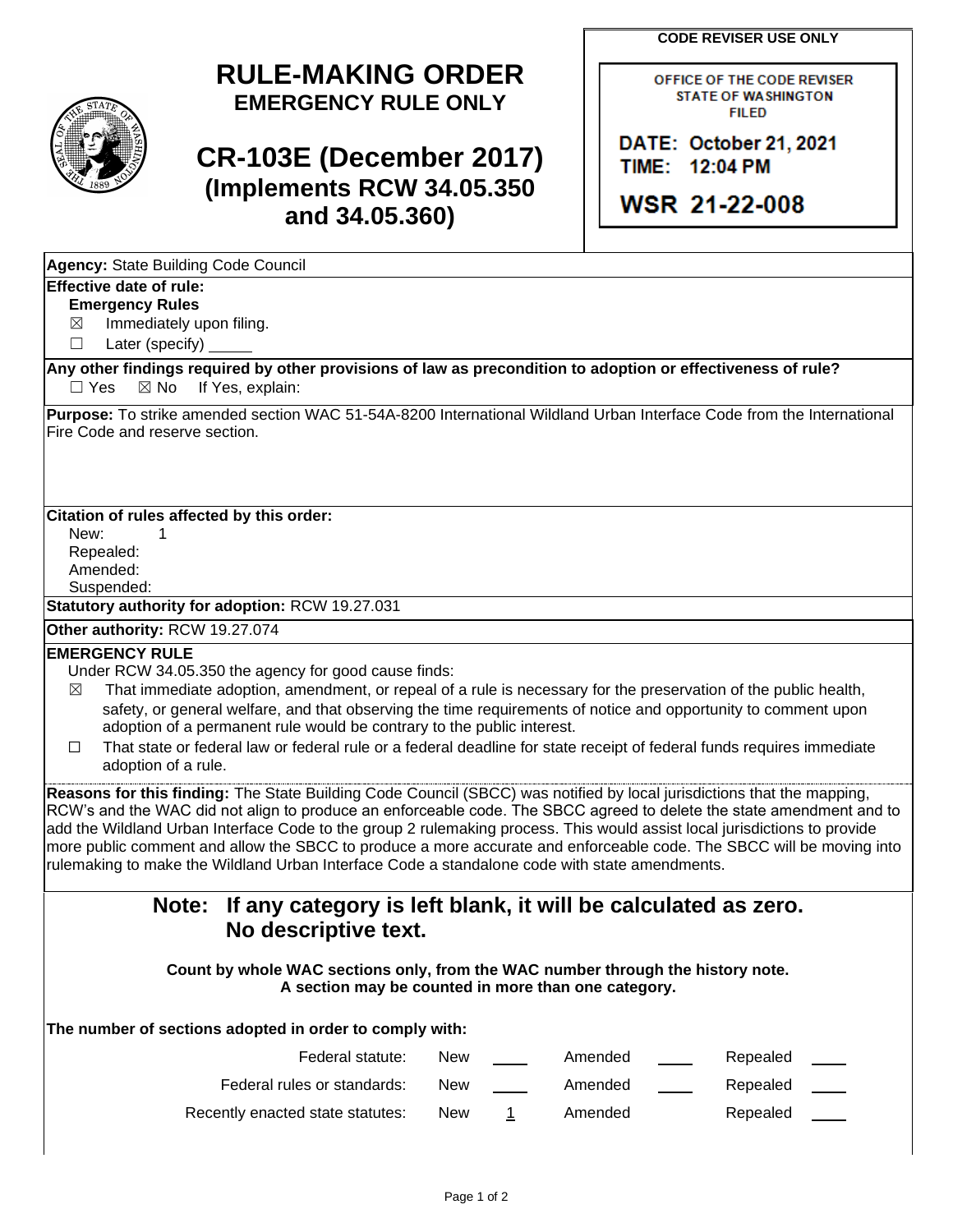| The number of sections adopted at the request of a nongovernmental entity:                   |     |             |         |  |                |  |  |  |
|----------------------------------------------------------------------------------------------|-----|-------------|---------|--|----------------|--|--|--|
|                                                                                              | New | $\mathbf 1$ | Amended |  | Repealed       |  |  |  |
|                                                                                              |     |             |         |  |                |  |  |  |
| The number of sections adopted on the agency's own initiative:                               |     |             |         |  |                |  |  |  |
|                                                                                              | New |             | Amended |  | Repealed       |  |  |  |
|                                                                                              |     |             |         |  |                |  |  |  |
| The number of sections adopted in order to clarify, streamline, or reform agency procedures: |     |             |         |  |                |  |  |  |
|                                                                                              | New |             | Amended |  | Repealed       |  |  |  |
|                                                                                              |     |             |         |  |                |  |  |  |
| The number of sections adopted using:                                                        |     |             |         |  |                |  |  |  |
| Negotiated rule making:                                                                      | New |             | Amended |  | Repealed       |  |  |  |
| Pilot rule making:                                                                           | New |             | Amended |  | Repealed ____  |  |  |  |
| Other alternative rule making:                                                               | New |             | Amended |  | Repealed       |  |  |  |
|                                                                                              |     |             |         |  |                |  |  |  |
| Date Adopted: October 19, 2021                                                               |     | Signature:  |         |  |                |  |  |  |
| Name: Andrew S Klein                                                                         |     |             |         |  | Andrew & Klien |  |  |  |
| <b>Title: Chair, State Building Code Council</b>                                             |     |             |         |  |                |  |  |  |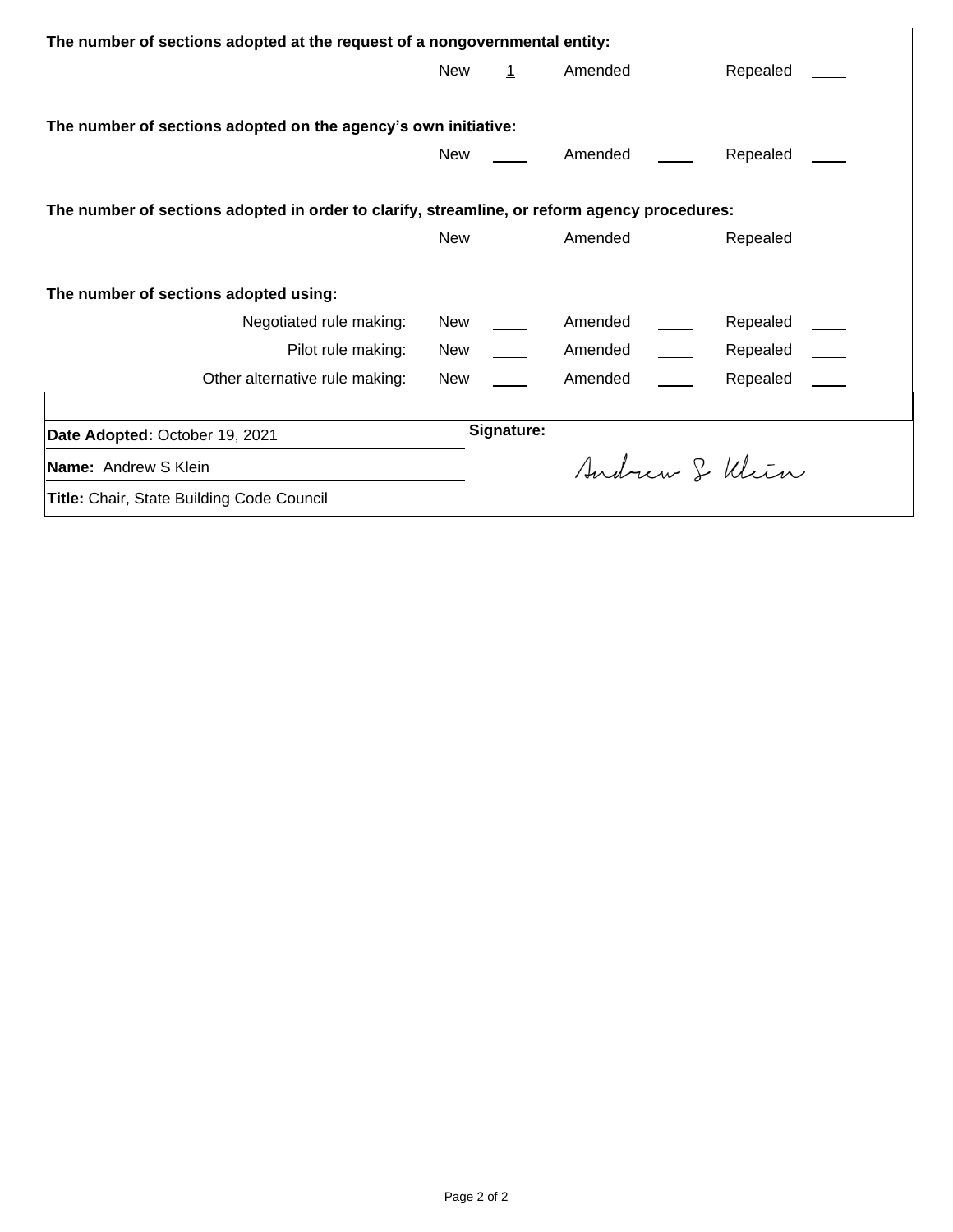AMENDATORY SECTION (Amending WSR 20-01-162, filed 12/18/19, effective 7/1/20)

## **WAC 51-54A-8200 ((International Wildland-Urban Interface Code.)) Reserved.**

((**101.5 Additions or alterations.** Additions or alterations may be made to any building or structure without requiring the existing building or structure to comply with all of the requirements of this code, provided the addition or alteration conforms to that required for a new building or structure.

EXCEPTION: Provisions of this code that specifically apply to existing conditions are retroactive. See Sections 402.3, 601.1 and Appendix A.

Additions or alterations shall not cause the existing building or structure to become unsafe. An unsafe condition shall be deemed to have been created if an addition or alteration will cause the existing building or structure to become structurally unsafe or overloaded; will not provide adequate access in compliance with the provisions of this code or will obstruct existing exits or access; will create a fire hazard; will reduce required fire resistance or will otherwise create conditions dangerous to human life.

**108.3 Site plan.** In addition to the requirements for plans in the *International Building Code*, the code official may require site plans which include topography, width and percent of grade of access roads, landscape and vegetation details, locations of structures or building envelopes, existing or proposed overhead utilities, occupancy classification of buildings, types of ignition resistant construction of buildings, structures and their appendages, roof classification of buildings, and site water supply systems. The code official is authorized to waive or modify the requirement for a site plan.

**108.4 Vegetation management plans.** When required by the code official or when utilized by the permit applicant pursuant to Section 502, vegetation management plans shall be prepared and shall be submitted to the code official for review and approval as part of the plans required for a permit. See Appendix B.

**108.7 Vicinity plan.** When required by the code official, the requirements for site plans shall include details regarding the vicinity within 300 feet (91,440 mm) of property lines, including other structures, slope, vegetation, fuel breaks, water supply systems and access roads.

**402.1.1 Access.** New subdivisions, as determined by this jurisdiction, shall be provided with fire apparatus access roads in accordance with the *International Fire Code*.

**402.1.2 Water supply.** New subdivisions, as determined by this jurisdiction, shall be provided with water supply in accordance with the *International Fire Code*.

**402.2 Individual structures.** Individual structures shall comply with Sections 402.2.1 and 402.2.2.

**402.2.1 Access.** Individual structures hereafter constructed or relocated into or within wildland-urban interface areas shall be provided with fire apparatus access in accordance with the *International Fire Code*.

**402.2.2 Water supply.** Individual structures hereafter constructed or relocated into or within wildland-urban interface areas shall be provided with a conforming water supply in accordance with the *International Fire Code*.